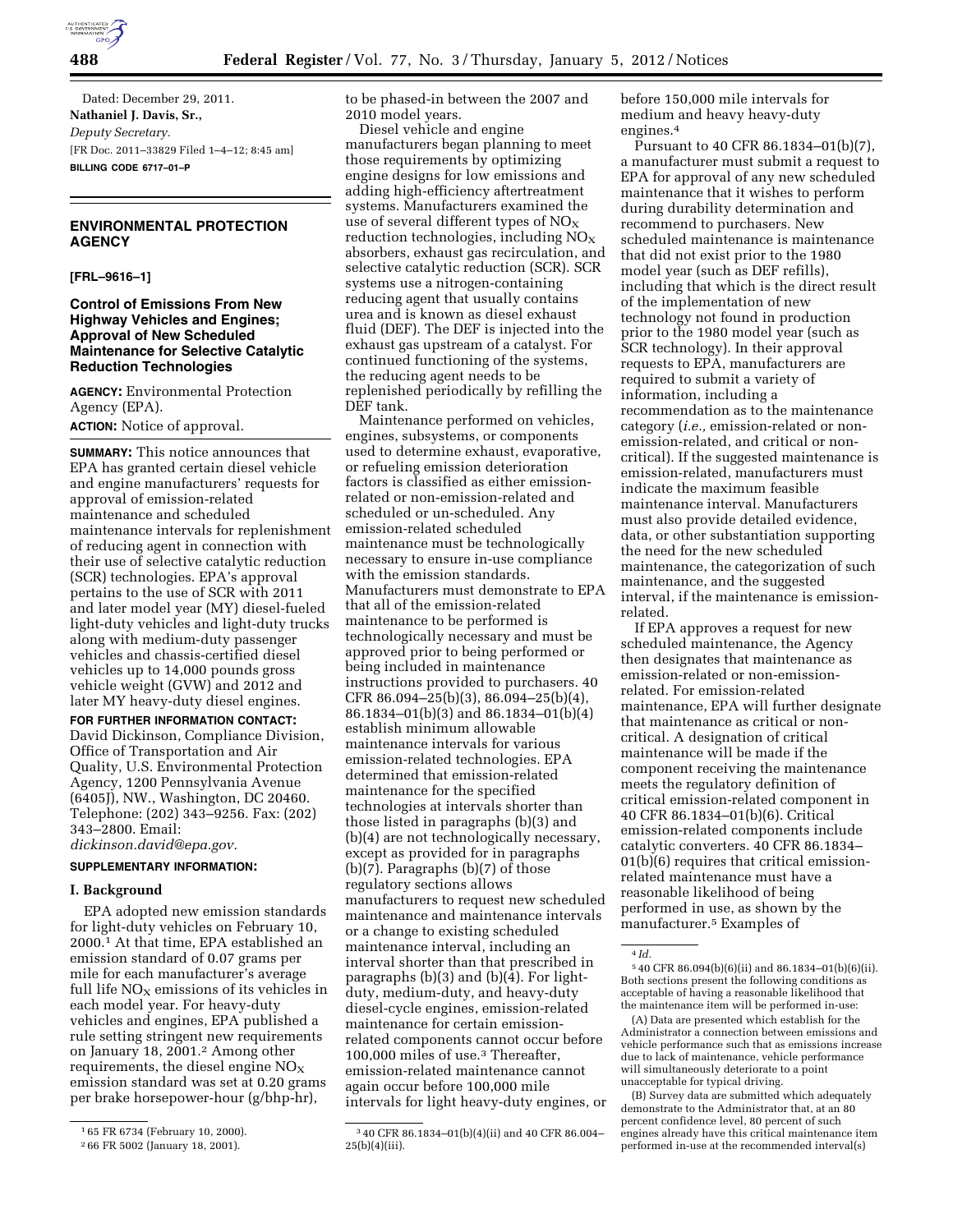demonstrations that maintenance will have a reasonable likelihood of being performed in use include: Data establishing that a vehicle's engine performance will deteriorate to an unacceptable point due to poor emissions performance, survey data demonstrating an eighty percent confidence level that maintenance is in fact performed in use, and installation of a clearly displayed signal system to alert drivers that maintenance is required. When approving a new scheduled maintenance request, EPA also establishes a technologically necessary maintenance interval, based on the evidence submitted by industry and any other information available to the Agency.

In 2007, EPA issued guidance indicating how the above-described regulatory requirements for allowable maintenance could impact EPA certification decisions regarding implementation of SCR technologies for light-duty and heavy-duty diesel vehicles and engines.6 That guidance announced that EPA would consider service operations performed on SCR systems to be critical emission-related

(D) A manufacturer may desire to demonstrate through a survey that a critical maintenance item is likely to be performed without a visible signal on a maintenance item for which there is no prior inuse experience without the signal. To that end, the manufacturer may in a given model year market up to 200 randomly selected vehicles per critical emission-related maintenance item without such visible signals, and monitor the performance of the critical maintenance item by the owners to show compliance with paragraph (b)(6)(ii)(B) of this section. This option is restricted to two consecutive model years and may not be repeated until any previous survey has been completed. If the critical maintenance involves more than one engine family, the sample will be sales weighted to ensure that it is representative of all the families in question.

(E) The manufacturer provides the maintenance free of charge, and clearly informs the customer that the maintenance is free in the instructions provided under § 86.087–38.

(F) Any other method which the Administrator approves as establishing a reasonable likelihood that the critical maintenance will be performed inuse.

scheduled maintenance. We stated our belief that because catalysts are listed in the  $(b)(3)$  and  $(b)(4)$  provisions as critical emission-related components, and lack of replenishing agent renders SCR catalysts inoperative, SCR system maintenance would meet the definition of critical emission-related maintenance. Therefore, allowable maintenance requirements would apply to SCR systems, including SCR catalysts, reducing agent, reducing agent storage tanks, dosing valves, and all lines and hoses. Additionally, because manufacturers indicated that packaging constraints would prevent them from being able to equip their vehicles with reducing agent storage tanks of sufficient size to allow reducing agent replenishment to comply with the general maintenance intervals of 100,000 or 150,000 miles, EPA clarified that manufacturers would likely need to request a change to the scheduled maintenance interval pursuant to the (b)(7) provision.

In that same 2007 guidance, EPA also stated that an SCR system utilizing a reducing agent that needs to be periodically replenished could be an adjustable parameter as set forth in 40 CFR 86.094–22(e)(1) and 86.1833– 01(a)(1). Those regulatory provisions establish the requirements for determining the physically adjustable ranges of parameters, and EPA's 2007 guidance addressed its determination under the regulations that operation without DEF is within the scope of such ranges. EPA's 2007 guidance also provided industry-wide notice that SCR system designs and information submitted by manufacturers during certification could be used to provide EPA with assurance that DEF levels will remain at proper ranges during the operation of their vehicles and engines while in use.<sup>7</sup>

# **II. Previous Model Year Approval of New Scheduled Maintenance for SCR Systems**

In 2009, EPA approved manufacturerspecific and industry-wide new scheduled maintenance interval requests for diesel-cycle motor vehicles and motor vehicle engines equipped with SCR systems.<sup>8</sup> At that time, EPA stated that:

\* \* \* SCR systems are a new type of technology designed to meet the newest emission standards and the DEF refill intervals represent a new type of scheduled maintenance; therefore, EPA believes that manufacturers may request from EPA the ability to perform the new scheduled maintenance of DEF refills. Requests from manufacturers for new scheduled maintenance intervals must include: (1) Detailed evidence supporting the need for the maintenance requested and (2) supporting data or other substantiation for the recommended maintenance category and for the interval suggested for the emission maintenance. Any emission-related maintenance must be technologically necessary to assure in-use compliance with the emission standards since minimum service intervals are established in part to ensure that the control of emissions is not compromised by a manufacturer's overly frequent scheduling of emission-related maintenance.

Upon review of industry-wide and manufacturer-specific evidence and supporting data, EPA approved new scheduled maintenance intervals for DEF equal to the scheduled oil change interval for light-duty vehicles and trucks for the 2009 and 2010 model years. For heavy-duty vehicles and engines through the 2011 model year, EPA approved new scheduled maintenance intervals for DEF tanks based on ratios to a given vehicle's fuel capacity. Vocational heavy-duty vehicles (*e.g.,* dump trucks, concrete mixers, refuse trucks, and other centrally-fueled vehicles) were permitted a DEF tank maintenance interval no less than the vehicle's fuel capacity (*i.e.,* a 1:1 ratio of DEF refill to fuel refill). For other heavy-duty vehicles, a longer interval was approved depending upon whether the vehicle was equipped with a DEF level indicator that would be constantly viewable by the operator. For those heavy-duty vehicles with a DEF level indicator, EPA approved a DEF tank refill interval no less than twice the range of the vehicle's fuel capacity (*i.e.,*  a 2:1 ratio). For those heavy-duty vehicles without a DEF level indicator, EPA approved a DEF tank refill interval no less than three times the range of the vehicle's fuel capacity (*i.e.,* a 3:1 ratio).

When evaluating the evidence, data, and justifications presented by manufacturers to support their requested intervals, EPA identified as significant the impact a larger sized DEF tank would have on vehicle design and vehicle weight. To merely accommodate the inclusion of a DEF tank into vehicle design, heavy-duty vehicle manufacturers had to redesign their configurations by taking such measures as reducing the number of batteries, designing space-saver configurations,

<sup>(</sup>C) A clearly displayed visible signal system approved by the Administrator is installed to alert the vehicle driver that maintenance is due. A signal bearing the message ''maintenance needed'' or ''check engine,'', or a similar message approved by the Administrator, shall be actuated at the appropriate mileage point or by component failure. This signal must be continuous while the engine is in operation and not be easily eliminated without performance of the required maintenance. Resetting the signal shall be a required step in the maintenance operation. The method for resetting the signal system shall be approved by the Administrator.

<sup>6</sup>U.S. Environmental Protection Agency, CISD 07–07, ''Dear Manufacturer Letter Regarding Certification Procedure for Light-Duty and Heavy-Duty Diesel Vehicles and Heavy-Duty Diesel Engines Using Selective Catalytic Reduction (SCR) Technologies,'' March 27, 2007, *available at: [http://iaspub.epa.gov/otaqpub/](http://iaspub.epa.gov/otaqpub/display_file.jsp?docid=16677&flag=1)  display*\_*[file.jsp?docid=16677&flag=1.](http://iaspub.epa.gov/otaqpub/display_file.jsp?docid=16677&flag=1)* 

<sup>7</sup>EPA issued guidance on December 30, 2009. U.S. Environmental Protection Agency, Dear Manufacturer Letter regarding ''Revised Guidance for Certification of Heavy-Duty Diesel Engines Using Selective Catalyst Reduction (SCR)Technologies,'' December 30, 2009, reference number CISD–09–04 (HDDE), *available at [http://](http://iaspub.epa.gov/otaqpub/display_file.jsp?docid=20532&flag=1)  [iaspub.epa.gov/otaqpub/](http://iaspub.epa.gov/otaqpub/display_file.jsp?docid=20532&flag=1)* 

*display*\_*[file.jsp?docid=20532&flag=1.](http://iaspub.epa.gov/otaqpub/display_file.jsp?docid=20532&flag=1)* 

<sup>8</sup> 74 FR 57672 (November 9, 2009).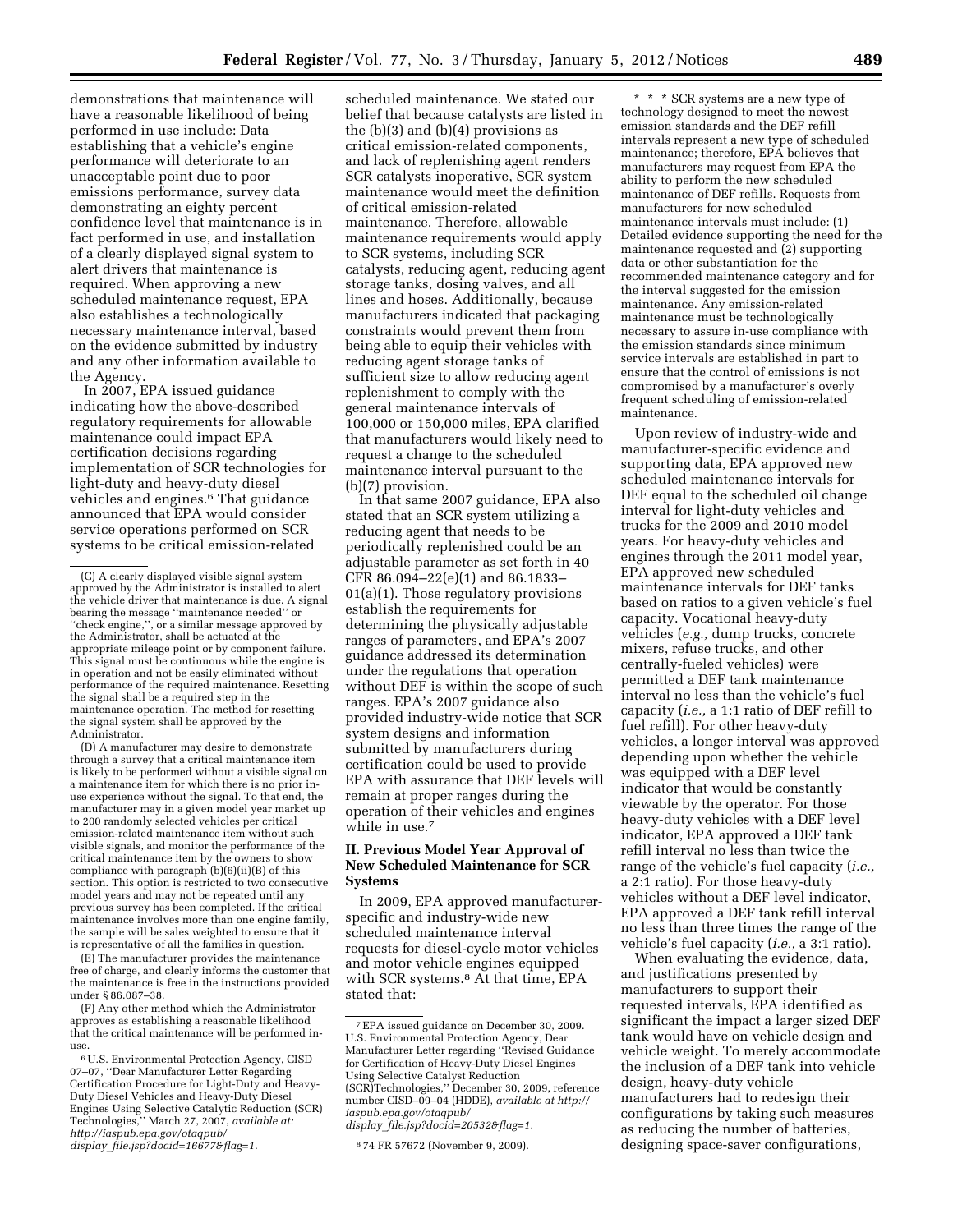lengthening frame rails, moving compressed air tanks inside the frame rails, and redesigning fuel tank configurations. Light-duty car and truck manufacturers had similar vehicle design issues related to their inherently space constrained vehicles: they had to choose whether to reduce interior vehicle space or find a place to accommodate a DEF tank in the engine compartment of vehicle's undercarriage. Aside from vehicle design issues, the addition of a large DEF tank onto any given vehicle represents a significant addition of weight to the vehicle. The addition of a significant amount of weight to a given vehicle, in turn, presents its own concerns: added vehicle weight more quickly deteriorates engine performance, and added vehicle weight decreases fuel economy. With those considerations in mind, EPA announced its approval of the requested maintenance intervals:

After reviewing this data and information, EPA believes that longer refill intervals than those noted above would require larger and heavier DEF tanks, and the design and engineering work performed by manufacturers thus far indicate that the recommended DEF refill intervals noted above approximate the maximum feasible maintenance intervals associated with reasonable DEF tank sizes. The maintenance intervals recommended ensure that the functions and operational efficiency of such vehicles are not overly compromised. Based on this information we believe the intervals noted above are warranted.9

EPA's 2009 approval also noted that, ''while not a specific criterion under paragraph (b)(7) of the regulations, because DEF refill maintenance is considered 'critical emission-related maintenance,' paragraph (b)(6) requires that there be a reasonable likelihood that the DEF maintenance refill will be performed in use.'' 10 EPA then noted the number of means available to make such a showing, including a clearly displayed visible signal system or the presentation of supporting data.

#### **III. Current Requests for New Scheduled Maintenance for SCR Systems**

#### *A. Light-Duty Requests*

1. Alliance of Automobile Manufacturers Request

EPA has received information from the Alliance of Automobile Manufacturers (the ''Alliance''), that requested re-approval of new scheduled maintenance for DEF refilling at service intervals (*i.e.,* oil change intervals) for

light-duty vehicles and light-duty trucks (and heavy-duty engines that are chassis-certified for  $NO<sub>X</sub>$ ) equipped with SCR systems.<sup>11</sup> The Alliance presented several reasons why the SCR maintenance interval should be equivalent to the service interval, including: ''vehicles will be designed and equipped to ensure vehicle compliance with emission standards; DEF will be readily available and accessible to drivers; maintenance is likely to be performed; there are engineering constraints on packaging a large DEF tank on light duty vehicles; and there is a significant penalty on fuel economy and performance associated with carrying both a larger DEF tank and the weight of a large amount of DEF.''

With regard to the engineering constraints associated with packaging a large quantity of DEF on light duty vehicles, the Alliance notes that it is impractical to install a DEF tank of sufficient size to achieve a 100,000 mile scheduled maintenance interval. ''Light duty vehicles are constrained in the amount of space that can be dedicated to a DEF tank. In addition to the DEF tank, SCR vehicles must package an SCR catalyst, SCR mixer and DEF dosing and heating mechanisms.'' The Alliance cites an example of a current production vehicle that provides a 6.1 gallon DEF tank to achieve a 10,000 mile change interval ratio tied to the oil change interval. To accommodate a 100,000 mile maintenance requirement would require 60 gallons of DEF and would take approximately 8 cubic feet of space—and would also be almost equivalent to installing 4 extra fuel tanks. ''To reduce the existing usable volume to such an extent would result in an uncompetitive vehicle in terms of usable passenger or cargo volume.''

With regard to the Alliance's concerns regarding the potential for a significant penalty on fuel economy and performance associated with carrying both a larger DEF tank and the weight of a large amount of DEF, they note the simple impracticability for light duty vehicles to carry the weight of a DEF tank sufficient in size to achieve a 100,000 mile maintenance interval. Noting that such a tank could weigh as much as 540 lbs it could affect fuel economy almost as much as 10% on a 3800 lb curb weight vehicle. The Alliance also notes similar handling performance (acceleration, braking, and turning) along with passenger space, cargo carrying and/or towing capacity.

### 2. Ford Request

EPA has received information from Ford (regarding its chassis-certified vehicles) that is similar to the concerns raised by the Alliance. In addition, Ford notes that by attempting to go to a longer service interval, for example a 16–20 gallon DEF tank to meet a two oil change interval, would not be feasible with the space limitations and performance requirements that are necessary for typical medium-duty vehicle (chassis-certified) design. In addition to the market concerns associated with a loss in fuel capacity, cargo or truck bed space due to a larger DEF tank not being acceptable to its customers, Ford also notes the ''hardpoint'' packaging issues with attempting to place a large DEF tank in the engine compartment or in the vehicles undercarriage.12

### 3. Isuzu Request

EPA also received information from Isuzu for its medium-duty vehicle (chassis-certified vehicles with GVW of 8,501 to 10,000 pounds) engine families. Isuzu requested a maintenance interval based on the rate of DEF consumption. Isuzu presented that the DEF consumption rate of 2% the rate of diesel fuel consumption renders it ''impossible'' to equip a vehicle with a DEF tank large enough to operate for the full 120,000 mile maintenance interval without DEF. Isuzu requested its interval based on reasons of technological necessity, including maintenance is likely to be performed on schedule, there is limited space available on vehicles for a large DEF tank, the physical properties of DEF present limitations, and DEF is publicly and readily available to drivers.

#### *B. Heavy-Duty Requests*

1. Engine Manufacturers Association Request

The Engine Manufacturers Association (''EMA'') renewed its previous request for maintenance intervals for DEF refill for heavy-duty on-highway diesel fueled engines and vehicles.13 EMA presents that the

<sup>9</sup> 74 FR 57671, 57674 (November 9, 2009). 10*See* 40 CFR 86.1834–01(b)(6)(ii) and 86.094– 25(b)(6)(ii).

<sup>11</sup>The Alliance represents BMW Group, Chrysler LLC, Ford Motor Company, General Motors, Jaguar Land Rover, Mazda, Mercedes-Benz, Mitsubishi Motors, Porsche, Toyota, and Volkswagen. EPA also received similar information from Mahindra.

<sup>12</sup>Ford notes the undercarriage is already fully utilized with the engine, exhaust system, catalytic converters, mufflers, fuel tank, etc severely limiting any available space for a DEF tank. Ford also notes that DEF tanks represent a significant weight challenge which affects performance and fuel efficiency. To increase a DEF tank for every 2 oil change interval would increase a tank weight by 72 lbs as one example.

<sup>13</sup>EMA members include AGCO Corporation, American Honda Motor Company, Inc., Briggs & Stratton Corporation, Caterpillar Inc., Chrysler Group LLC, Cummins Inc., Daimler Trucks North America LLC, Deere & Company, DEUTZ Corporation, Dresser Waukesha, Fiat Powertrain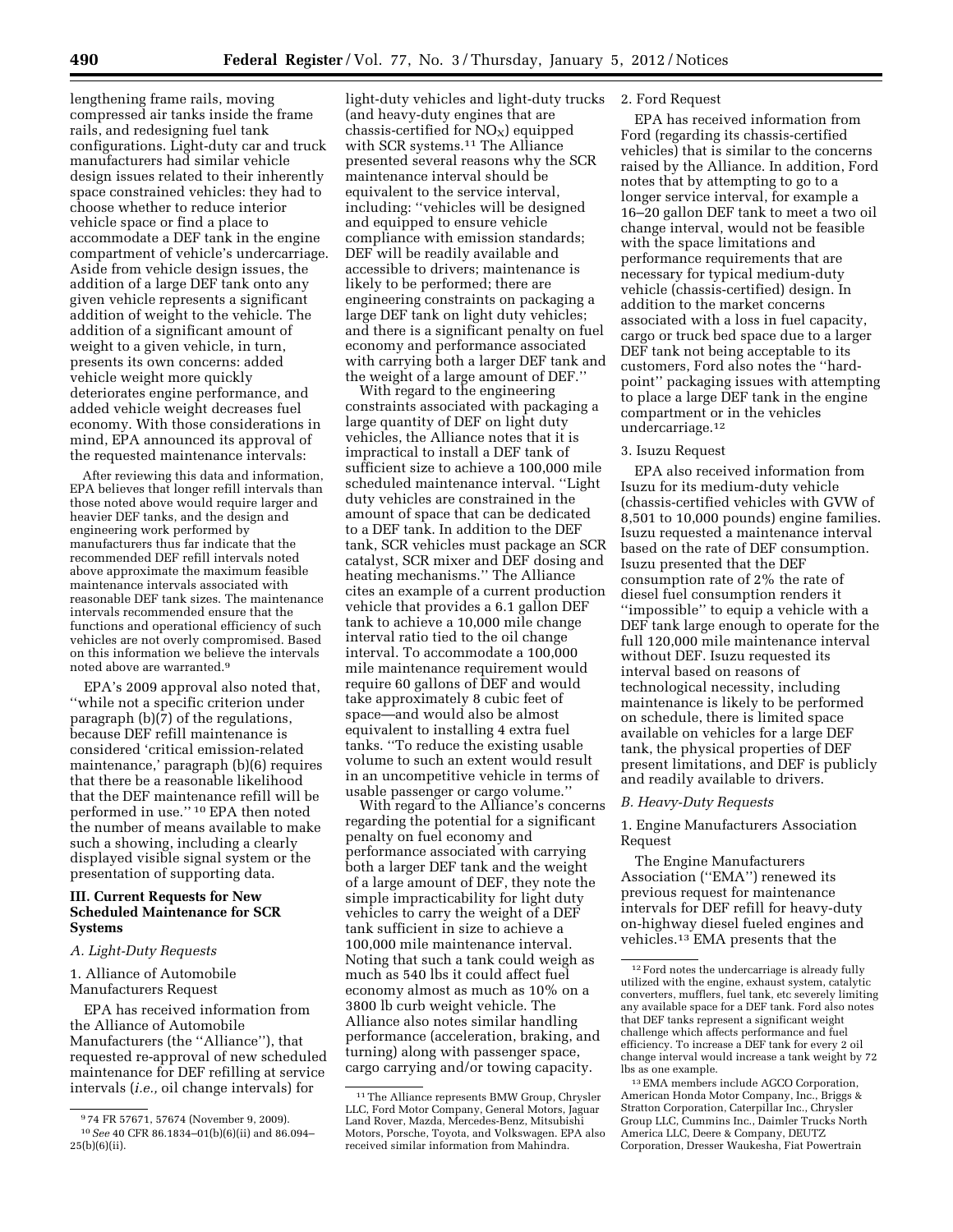determinations of technological necessity that EPA made in 2009 still apply today for DEF refill intervals.14 Specifically, EMA believes that ''while the SCR-related urea infrastructure has continued to develop, the space and weight constraints that are inherent to the design and operation of [heavy-duty on-highway] vehicles, and the underlying DEF consumption rate, have not changed. As a result, the need and justification for the previously-approved reduced DEF maintenance intervals also have not changed.'' EMA requests that EPA's previously approved new scheduled maintenance intervals for DEF be extended for the 2012 and later model years.15

#### 2. Volvo Request

By letter dated April 28, 2011, Volvo Powertrain North America and Volvo Powertrain Japan (collectively, ''Volvo'') submitted a request that EPA extend its previous approval of alternative scheduled maintenance intervals for DEF tanks used in SCR systems. Volvo believes that the intervals EPA previously approved remain technologically necessary, ''as nothing about the design, constraints or functionality of Volvo vehicles and engines has changed so as to permit the use of larger tanks.'' Volvo further states that ''The inherent nature of vehicle space and weight constraints makes significantly larger DEF tanks infeasible on a practical basis. That said, larger DEF tanks also are not necessary in light

14EMA cites from EPA's 2009 FR Notice: ''EPA believes that in light of the existing tight space constraints and the overall desire to maximize cargo-carrying capacity, minimize emissions and meet consumer operation demands, and the builtin DEF tank size buffer to insure DEF refills, that the DEF tank sizes associated with the 2:1 refill and 3:1 intervals are technologically necessary. EPA believes that requiring tank sizes above these ratios will cause increases in space constraints and weight that would not be appropriate for these [HDOH] vehicles. \* \* \* After reviewing this data and information, EPA believes that longer refill intervals than those noted above would require larger and heavier DEF tanks. And the design and engineering work performed by manufacturers thus far indicate that the recommended DEF refill intervals noted above approximate the maximum feasible maintenance interval associated with reasonable DEF tank sizes. The maintenance intervals recommended ensure that the functions and operational efficiency of such vehicles are not overly compromised. Based on this information we believe the intervals noted above are warranted.'' *See* 74 FR at 57674.

15EMA expressly states that one of its members— Navistar, Inc.—does not support EMA's request.

of systems Volvo has developed to ensure that vehicle operators refill DEF tanks.'' Volvo states that to ensure efficient and practical operation its trucks are designed in such a way that they necessarily have space and weight constraints. Thus, there are inherent limits on the size of add-on components, such as DEF tanks, that can be installed on the vehicles and such limits are unavoidable. In this context Volvo states that its trucks are designed to operate using DEF at all times and that the size of the DEF tanks, like the vehicle's fuel tank, dictates the vehicle's range of operation. Volvo maintains that the 2:1 ratio remains technologically necessary for model year 2012 engines and vehicles as nothing about the design, constraints or functionality of Volvo vehicles and engines has changed (since the 2009 approval) so as to permit the use of larger tanks. Volvo also presents that it has implemented controls to assure that there is ''more than a 'reasonable likelihood' that the recommended DEF refill intervals will be complied with inuse. Volvo asserts that it has equipped its SCR-based systems with visible warning systems and driver inducements such that vehicle performance will deteriorate to an unacceptable point, in order to compel vehicle operators to refill the DEF tank. Volvo initially developed these strategies in consultation with EPA staff in order to ensure its engines met EPA certification requirements, and has since improved its strategies for current and future model year engines. In its request, Volvo further describes the specific steps it has taken to design its SCR systems to protect against operation of its vehicles without DEF and to prevent SCR system tampering. In addition, Volvo seeks the flexibility to utilize a 1:1 ratio in light of its 40% power reduction (see further clarification below in the SCR Engine Manufacturers request submitted after the Volvo request—EPA assumes this is the flexibility that Volvo is seeking).

#### 3. SCR Engine Manufacturers Request

EPA has also received requests for scheduled maintenance intervals for 2012 and later model years from a group of SCR engine manufacturers (collectively the ''SCR Engine Manufacturers"<sup>16</sup>) that specifically ask for EPA to approve the use of a 1:1 DEF to fuel ratio for vehicles with a DEF level indicator, in addition to vocational vehicles. The SCR Engine Manufacturers state that such approval is necessary and appropriate to reflect current and anticipated changes in vehicle designs, significant changes in inducement strategies, and the increased availability of DEF since EPA's last approval in 2009.

The SCR Engine Manufacturers note that much of the information required in a (b)(7) petition was confirmed by EPA in its 2009 notice and thus needs no further elaboration. EPA has already concluded that replenishment of DEF is ''technologically necessary'' critical emission-related maintenance, and that the 1:1, 2:1, and 3:1 ratios were ''maximum feasible'' maintenance intervals based on information available in 2009. There has been no change in the need for DEF replenishment or designation of the category of maintenance since 2009. The SCR Engine Manufacturers new petition for a 1:1 DEF interval reflects what is believed to be the ''maximum feasible interval'' based on reasonable tank sizes, given the latest information regarding SCR systems and DEF availability.

Included in the SCR Engine Manufacturers' petition is their position regarding the threshold criteria that EPA should follow for setting a ''technologically necessary maintenance interval.'' They claim that the general maintenance regulations, including the introductory paragraph of (b)(2) which helps frame the established intervals in (b)(3) and (b)(4), provides guidance on what ''technologically necessary'' means when it states that any emission-related maintenance ''must be technologically necessary to assure in-use compliance with the emission standards.'' Thus EPA must first determine whether an interval shorter than the regulatory default is necessary in order to assure in-use compliance. They note that in the 2009 notice EPA specifically addressed the unique nature of liquid DEF replenishment and the need to strike a reasonable balance between conflicting design goals.

Thus, the SCR Engine Manufacturers maintain that the words ''technologically necessary'' are used in two contexts. First, as noted above, (b)(2) requires all maintenance that meets the definition of ''emissionrelated maintenance'' ''must be technologically necessary to assure inuse compliance with the emission standards.'' Consistent with this provision is (b)(7)(ii) which requires that any alternative interval set by EPA be ''*a* technologically necessary maintenance interval'' (emphasis added). Thus the term ''technologically necessary'' merely describes the

Technologies S.p.A., Ford Motor Company, Hino Motors, Ltd., Isuzu Manufacturing Services of America, Inc., Kohler Company, Komatsu Ltd., Kubota Engine America Corporation, Navistar, Inc., Onan—Cummins Power Generation, PACCAR Inc., Scania CV AB, Tognum America, Inc., Volkswagen of America, Inc., Volvo Powertrain Corporation, Wärtsilä North America, Inc., Yamaha Motor Corporation, and Yanmar America Corporation.

 $^{16}\rm{This}$  group includes Chrysler Group, LLC, Cummins Inc., Daimler Trucks North America LLC, Detroit Diesel Corporation, Ford Motor Company, Mack Trucks Inc., PACCAR Inc., UD Trucks Corporation, and Volvo Group North America.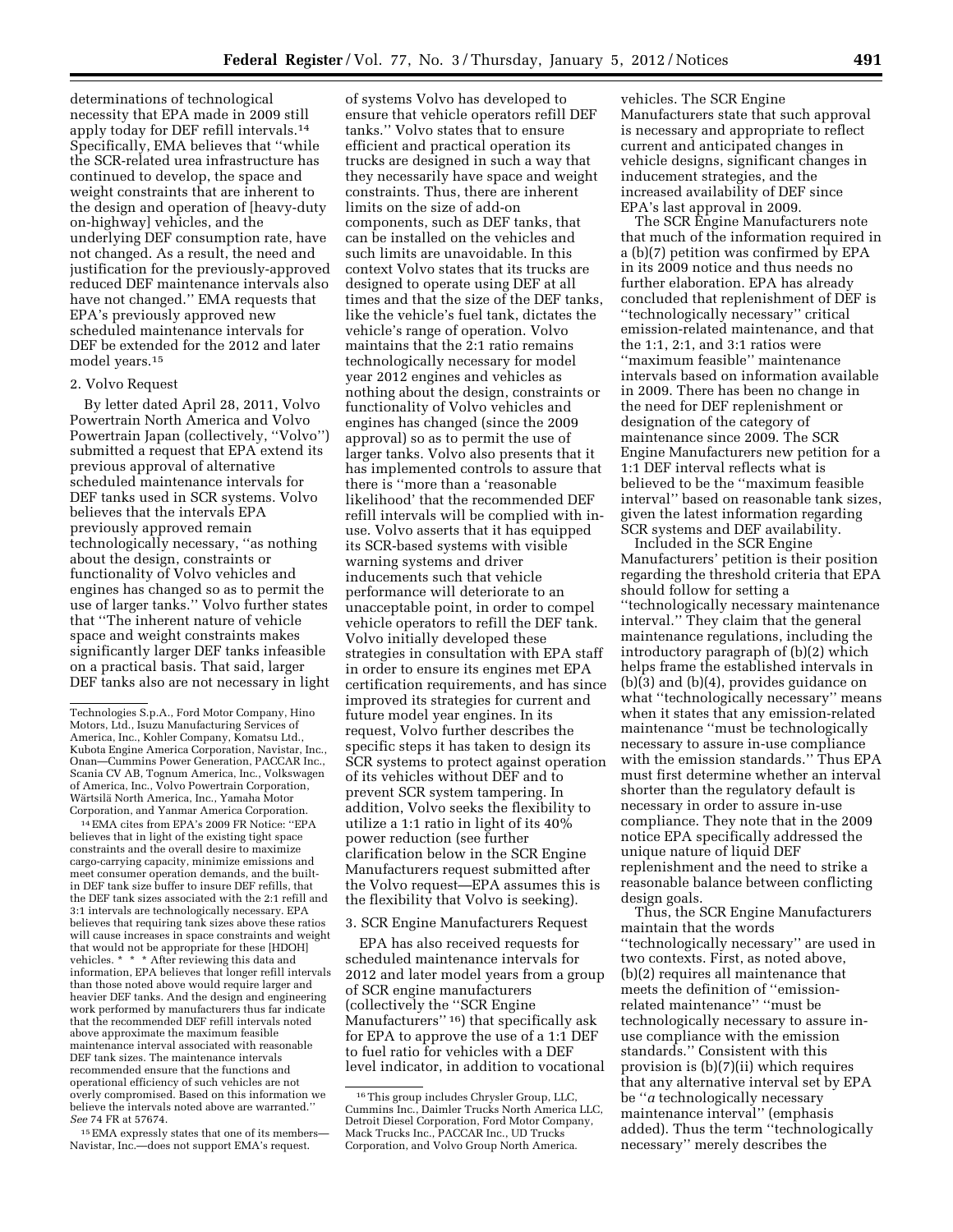category of maintenance that is allowable but not what *the* specific interval must be. Subsequently, the SCR Engine Manufacturers note that once EPA makes this threshold determination (as required in (b)(7)) then the Agency, with a level of discretion, examines the information submitted by the petitioner. Such information includes the petitioner's position on what is the ''maximum feasible maintenance'' including any supporting data or other substantiation for the interval suggested. Rather than looking at the ''maximum level'' that is technologically feasible, the term ''feasible'' requires EPA to look at the overall practicality and reasonableness of a particular proposed interval. The maximum feasible interval is used as a point of reference for EPA to evaluate the reasonableness of the manufacturers' recommended interval. According to the SCR Engine Manufacturers, ''The maximum possible interval for DEF replenishment is established in each case by the total load capacity of the vehicle in question, the space available for a given DEF tank size, the fuel efficiency and greenhouse gas impact of various DEF dosing rates, the desired operating range of the vehicle between fuel and DEF refills, and the impact of extra weight on vehicle performance, safety, and compliance with U.S. Department of Transportation regulatory requirements. DEF tank size must also be balanced against the need to carry cargo, or to enable the vehicle to meet the purpose for which it was built, to determine what is feasible in the most economical way possible while achieving compliance.''

The SCR Engine Manufacturers suggest that as EPA performs its case-bycase analysis, the likelihood of the maintenance being performed in-use is the most important factor in establishing the precise maintenance interval. EPA explained that ''minimum service intervals are established in part to ensure that the control of emissions is not compromised by a manufacturer's overly frequent scheduling of emissionrelated maintenance.'' 17 They also state that EPA explained in its 2009 notice that while the likelihood of maintenance being performed in-use was a specific criteria under (b)(6), it was also a factor that was ''important to note'' with regard to EPA's (b)(7) findings. Further, EPA then concluded that it was reasonable to base the DEF refilling event on diesel refueling

intervals due to DEF infrastructure developed at diesel refueling stations.

EPA has also received information from the SCR Engine Manufacturers indicating that EPA should set the minimum required DEF refill interval at an interval equal to the vehicle's fuel capacity (i.e., a 1:1 ratio) for all heavy duty engines.18 They claim that this shorter maintenance interval is ''necessary and appropriate to reflect current and anticipated changes in vehicle designs, significant changes in inducement strategies, and the increased availability of DEF.'' They note that certification practices of the EPA regarding inducement practices for SCR-equipped engines make it ''essentially impossible for an SCR vehicle to operate without regular DEF replenishment.'' They state that the severity of inducements related to DEF levels (e.g. severe reduction in engine power and/or vehicle speed) is ''extraordinary and must be taken into account'' when EPA is determining appropriate maintenance intervals. They state that ''in light of these severe inducements, it is reasonable to expect that a driver with a 1:1 tank ratio will operate under a firm discipline that the DEF tank must be refilled every time the fuel tanks are filled, as opposed to a driver with a 2:1 or greater tank ratio who may become accustomed to filling the DEF tank only when necessary, and is therefore more likely to rely on gauge levels, warnings, and inducements to trigger refills.''

The SCR Engine Manufacturers also state that EPA's promulgation of new standards regulating greenhouse gases increase the size and weight restraints associated with DEF tank size.

EPA has announced new [greenhouse gas] standards for HDOH trucks, and manufacturers have moved to voluntarily increase the fuel efficiency of their vehicles in advance of the effective dates of those regulations. Within these regulations, EPA recognizes the impact of weight savings on fuel efficiency and GHG emissions. In addition, manufacturers have developed innovative new DEF dosing strategies to reduce CO2 emissions. These new strategies may involve increasing the DEF dosing rate. Increasing the DEF dosing rate also makes it more and more difficult to satisfy a 2:1 tank size ratio without increasing the size of the DEF tank above the size EPA previously considered the maximum reasonable size. For this reason, if the application of the 1:1 tank ratio is not expanded, EPA will effectively be mandating larger DEF tanks, with their accompanying weight increase, in order to accommodate technology

advancements developed to reduce CO2 emissions—tanks that are larger than the tanks EPA determined to be the maximum reasonably required in 2009. In addition, this could inadvertently cause manufacturers to restrict application of the most fuel efficient engines to vehicles that have reduced range between fuel and DEF refills, such that they will be unattractive to the line-haul fleets that consume the most fuel.

#### The commenters elaborated that:

To meet the next round of GHG reduction requirements, some manufacturers expect to increase DEF dosing by as much as 100% over current levels. These increased levels of dosing will require a corresponding increase in DEF tank capacity and size to meet the existing 2:1 tank ratio requirements. For example, increasing DEF dosing by 40% on average would require an increase in DEF tank size of approximately 40% (depending on how much extra capacity was included in the tanks used in previous model years). The shape, size and location of DEF tanks on a truck frame are constrained by a number of factors including: the need to place the tank below the filler-neck; the need for clearance from other components such as fuel tanks, battery boxes, air tanks, diesel particulate filters, and the drive axle and wheels; the need for gravity feed; body installation requirements; clear-back-of-cab requirements; weight distribution requirements; bridge formula and related axle placement issues; and fuel capacity/driving range demands.

They state that another consequence of the greenhouse gas regulations is more attention to improved aerodynamics and weight reduction, which are harmed by the need for a 2:1 DEF tank size requirement. They claim that EPA should allow manufacturers to use all available options to increase fuel economy and meet greenhouse gas standards. They state the possible harm of allowing shorter maintenance intervals is minimal, given the severe negative inducements associated with failure to replenish the DEF tank.

### 4. Navistar's Opposition to Renewed Requests

EPA has received information from Navistar expressing its opposition to any extension of EPA's previously approved DEF refill intervals. Navistar maintains that the touchstone of allowable maintenance is whether it is reasonably likely that the maintenance will be performed. To this point, it states that EPA's own certification guidance ensures that maintenance will not occur, or at least not for lengthy periods of time. It also states that EPA's inducements to cause drivers to replenish DEF do not work and, and by definition, ensure that maintenance will not occur.19 Separately, Navistar

<sup>17</sup>EPA made this statement in its 2009 Notice, *see*  74 FR at 57673.

<sup>18</sup>Letters dated August 18, 2011 and September 27, 2011 to Karl Simon, EPA, Director, Compliance and Innovative Strategies Division from R. Latane Montague, Hogan Lovells.

<sup>19</sup>Navistar throughout its comments returns to its theme that EPA's certification scheme allows DEF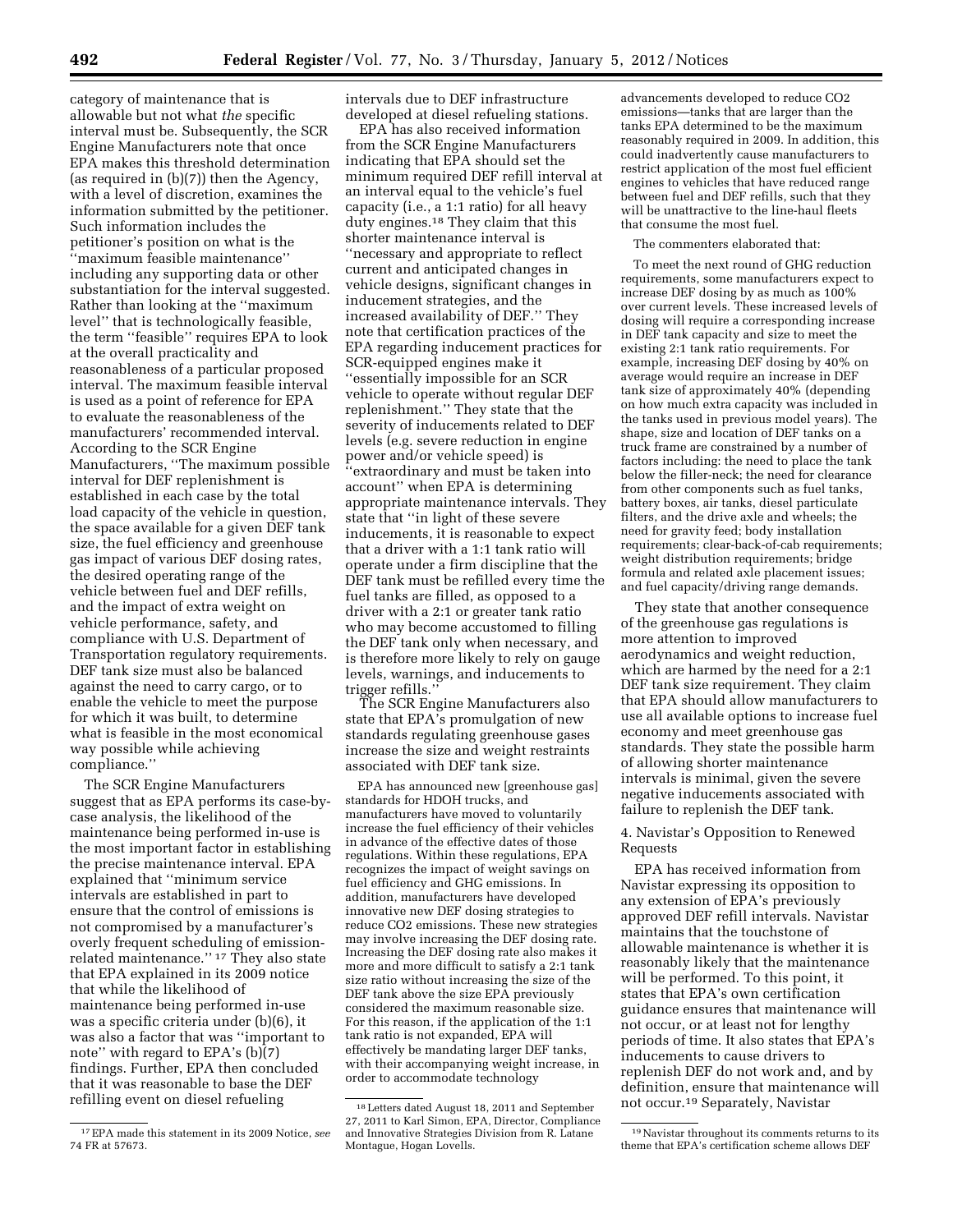contends that the previously approved intervals are not ''technologically necessary'' under EPA's regulations. The purpose of EPA's maintenance regulations is to reduce the amount of driver attention emissions systems require in order to ensure that certified engines comply with emission standards on the road. Navistar claims that the Clean Air Act (CAA) and EPA's regulations require that SCR engine manufacturers make efforts to improve the durability of their driver-dependent emission control systems after MY 2009. Navistar points to EPA's statement from the 2009 approval (''expectation that SCR-related technologies and the urea infrastructure will continue to develop and mature.''), as evidence that EPA must require continuous improvement.20 Navistar states that ''other SCR technology is now available that offers exponentially longer maintenance ranges, weighs less and conserves fuel more.'' Navistar maintains that EPA's approved maintenance for liquid, urea-based SCR is not about ''technological necessity''. SCR engine manufacturers can easily quadruple the refill interval with little or no effort. They also suggest that EPA cannot legally accept SCR engine manufacturers' lack of effort and extend the same illegal DEF-replacement maintenance intervals for future model years. ''Because other SCR technology is proven to be available with a maintenance interval in the range of 35,000 to 45,000 miles, EPA's own allowable maintenance regulations require that liquid, urea-based SCR meet that same benchmark.''

Navistar also chooses to contrast liquid, urea-based SCR systems with other emission control technologies to suggest that the maintenance interval tied with DEF refills is unnecessarily short They note EPA's approval of new scheduled maintenance for exhaust recirculation valves at 67,500 miles.21 Navistar states that EPA's basis for defining ''technologically necessary'' has always been ''the longest interval that any manufacturer

20Navistar maintains that SCR engine makers could have substantially increased the 2009–2011 DEF replacement intervals by doubling the size of the DEF tank and decreasing urea consumption by half.

21 73 FR 79089 (December 24, 2008).

recommend(s).'' 22 Lastly, Navistar notes that EPA is well aware that they have developed for production and introduced other SCR technology (i.e. EGNR) that provides a maintenance interval in the range of 35,000 to upwards of 45,000 miles.

### **IV. Discussion**

As set forth above, EPA in its 2007 guidance states that SCR system maintenance meets the regulatory definition of critical emission-related maintenance. EPA has further clarified that allowable maintenance requirements apply to SCR systems, including SCR catalysts, reducing agent, reducing agent storage tanks, dosing valves, and all lines and hoses. Additionally, because manufacturers indicated that packaging constraints would prevent them from being able to equip their vehicles with reducing agent storage tanks of sufficient size to allow reducing agent replenishment to comply with required maintenance intervals of 100,000 or 150,000 miles, EPA clarified that manufacturers would likely need to request a change to the scheduled maintenance interval pursuant to the (b)(7) provision.

Also set forth above, manufacturers have in fact requested such changes for more frequent scheduled maintenance to accommodate DEF refilling events for previous, current, and future model years. When EPA reviewed those manufacturer requests in 2009, it determined that maintenance associated with refill of DEF tanks was new scheduled maintenance and that the manufacturer-requested maintenance request and scheduled maintenance intervals were appropriate and announced that determination in the **Federal Register**.23 The broad-level considerations EPA evaluated when considering the maintenance interval requests were the space and weight constraints presented by incorporating a DEF tank into vehicle design, as well as the impact a DEF tank's inclusion could have on engine performance. In our 2009 **Federal Register** notice, we concluded that the requested intervals were appropriate because we determined that manufacturerrecommended DEF refill intervals approximated the maximum feasible maintenance intervals associated with reasonable DEF tank sizes. We also concluded that the maintenance intervals recommended ensure that the functions and operational efficiency of

22 45 FR 4136, 4141 (January 21, 1980). 23 74 FR 57671 (November 9, 2009).

such vehicles are not overly compromised.

#### *A. Light-Duty Requests*

As EPA explained in its 2009 notice, automobile manufacturers have stated it takes approximately an 8 gallon DEF tank to ensure that DEF will last for the length of a typical oil change interval. Assuming an oil change interval of 10,000 miles, a DEF tank size of approximately 80 gallons would be required to meet a 100,000 mile DEF refill maintenance interval. Even a 16– 20 gallon DEF tank (to meet a 2 oil change interval) would interfere with the space that is necessary for typical light-duty vehicle design and transportation needs of the consumer. Interior cabin volume and cargo space are highly valued attributes in light-duty vehicles and trucks. Manufacturers have historically strived to optimize these attributes, even to the point of switching a vehicle from rear-wheel drive to frontwheel drive to gain the extra interior cabin space taken up by where the drive shaft tunnel existed, or switching the size of the spare tire from a conventional sized tire to a small temporary tire to gain additional trunk space. Thus any significant interior, cargo or trunk space used to store a DEF tank would be unacceptable to customers. There are also packaging concerns with placing a large DEF tank in the engine compartment or in the vehicles undercarriage. Most vehicle undercarriages are already crowded with the engine, exhaust system, including catalytic converters and mufflers, fuel tank, etc. limiting any available space for a DEF tank.

In addition to the inherently space constrained areas on the vehicle to place both fuel tanks and DEF tanks (an additional 8 gallon tank represents a very significant demand for space) the addition of the weight associated with the DEF represents significant concerns (*e.g.* performance and efficient operation) on the operation of the vehicle. For example, assuming a density of 9 lb/gallon, an 8 gallon DEF tank represents an additional 72 lbs on a vehicle already looking to optimize performance. Adding additional DEF tank size to even accommodate a twooil change interval is not feasible or practical given these weight constraints. A requirement for a larger DEF tank may also have an adverse effect on the ability of a manufacturer to meet greenhouse gas emission standards and fuel economy standards.

Presently, no manufacturer has presented any indication that things have changed in any material fashion that would allow for the installation of

refills to be deferred for lengthy periods of time. As such, Navistar maintains that EPA has illegally amended its allowable maintenance regulations to eliminate the requirement that maintenance be shown as likely to occur. Similarly, Navistar points to EPA's 2001 rulemaking and maintains that EPA ''concluded its maintenance inducements do not create a reasonable likelihood that the maintenance will be performed. (See 2011 Rule at 5053 (finding no ''adequate safeguards in place to ensure the [DEF] is used throughout the life of the vehicle.'')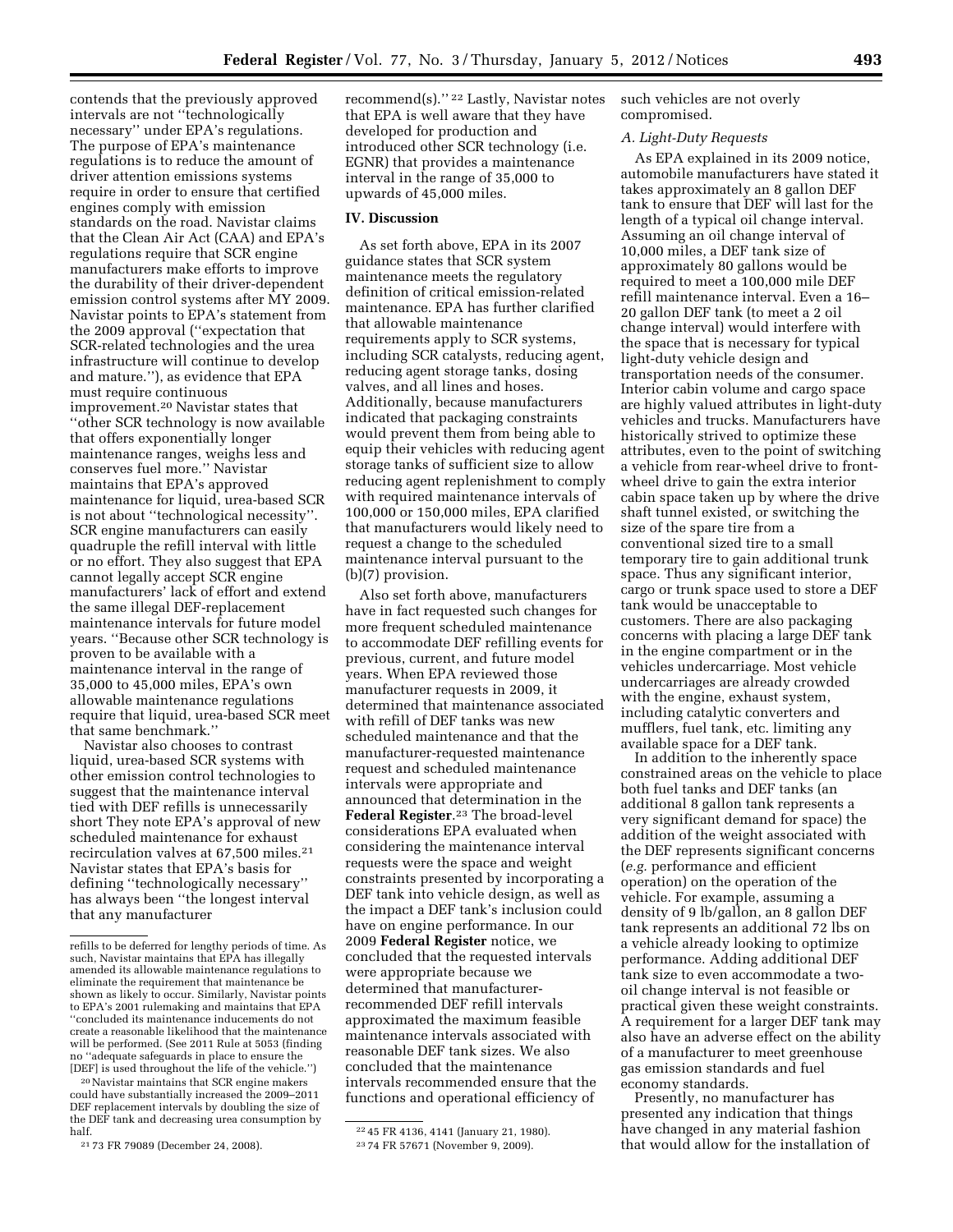larger DEF tanks and/or less frequent DEF refilling intervals on light duty vehicles and trucks. More importantly, EPA is aware of no technological advances in this area and believes that none are likely to occur in the near future. The space and weight constraints presented by inclusion of a DEF tank into vehicle design are inherent. Forcing manufacturers to install larger DEF tanks would not only be impractical for manufacturers, it would also present utility constraints for consumers, drivers, and operators. Therefore, alternative maintenance intervals remain technologically necessary for refilling DEF tanks used on SCR systems.

EPA notes that the DEF refill maintenance interval being equivalent to and occurring with the oil change interval is a fairly long interval (e.g. 7,500 to 12,500 miles) for light-duty vehicles and trucks and is not likely to result in overly frequent maintenance under typical vehicle driving. EPA also believes that an adequate DEF supply will be available to perform the DEF refills at the stated intervals. EPA believes it important to also consider when, where and how often vehicle owners or operators are most likely to perform the DEF refill maintenance. For light-duty vehicles and light-duty trucks, EPA believes the requested DEF refill interval's association with the oil change interval is appropriate given the likelihood of DEF availability at service stations and the likelihood that DEF refill would occur during such service.

Recognizing that alternative maintenance intervals for DEF refilling remain technologically necessary due to space and weight constraints, EPA believes that the above-described alternative maintenance intervals requested by light-duty vehicle manufacturers are appropriate.

### *B. Heavy-Duty Requests*

EPA continues to believe it is reasonable to base the DEF refilling event on diesel refueling intervals given that it is likely that the DEF refill maintenance would be undertaken at the time of fuel refill due to DEF infrastructure developed at diesel refueling stations. EPA agrees with manufacturers that the DEF refilling intervals requested by EMA, as a threshold matter, are ''technologically necessary.'' EPA knows of no SCR technology that is currently available that is yet capable of attaining higher mileage without a DEF refill. Although Navistar maintains that EPA is aware of its ''EGNR'' technology that it has ''developed for production and introduced'' that provides a

maintenance interval in the range of 35,000 to upwards of 45,000 miles, Navistar presents no further evidence regarding this technology. Navistar has presented no evidence that such technology is currently available in the marketplace and can meet all requirements of the Clean Air Act and the regulations promulgated thereunder. EPA knows of no application for certification of engines using such technology; nor have any engines using such technology on heavy-duty engines been introduced within the United States. In any case, such technology would be different technology than the DEF-based SCR technology being used by current SCR manufacturers. If engine families using such EGNR technology become established in the marketplace and can meet all of the requirements in EPA's regulations, then it might be appropriate to revisit this issue, although the fact that such technology is substantially different from DEF-based SCR would be relevant for determining whether the establishment of this technology is relevant to the establishment of maintenance intervals for DEF-based SCR.

For vocational vehicles such as dump trucks, concrete mixers, refuse trucks and similar typically centrally-fueled applications, EPA believes the DEF tank refill interval should equal the range (in miles or hours) of the vehicle operation that is no less that the vehicle's fuel capacity (*i.e.,* a 1:1 ratio). For all other vehicles, EPA believes the DEF tank refill interval must provide a range of vehicle operation that is no less than twice the range of vehicle's fuel capacity (*i.e.*, a 2:1 ratio).<sup>24</sup> As EPA has noted previously, assuming that 25,000 gallons of diesel fuel were consumed to reach a 150,000 mile interval (the interval applicable to catalyst maintenance for heavy-duty engines), and assuming a 3% DEF consumption rate, 750 gallons of DEF weighing approximately 6,750 pounds would be required to meet a 150,000 mile maintenance interval for DEF refill. A line-haul truck is allowed a maximum gross vehicle weight of 85,000 pounds of which approximately 45,000 pounds is for cargo carrying. A DEF tank of this size would reduce the cargo-carrying capacity by 15%. Another example from the line-haul industry suggests that a DEF tank size of over 900 gallons would be needed to reach the 150,000 mile interval for a common highway vehicle

with a diesel fuel capacity of 200 gallons and achieving 6.5 miles per gallon fuel efficiency. Similarly, a medium heavy-duty engine would require 375 gallons of DEF weighing 3,275 lbs to meet a 150,000 mile interval. EPA believes that such tank sizes are clearly not reasonably feasible in light of the weight and space demands and constraints on heavy-duty trucks and the consumer demand for as much cargo-carrying capacity as possible.25

The Agency also believes that intervals that are not as long as 150,000 miles but are longer than 2:1 would require DEF tanks that are too large or too heavy to be feasibly incorporated into vehicles. Available data show that heavy-duty engines equipped with SCRbased systems will consume DEF at a rate that is approximately 2%-4% of the rate of diesel fuel consumption. Because of inherent space and weight constraints in the configuration and efficient operation of heavy-duty vehicles, there are size limits on the DEF tanks. Currently, there are truck weight limits that manufacturers must address when making adding or modifying truck designs. EPA expects and believes that manufacturers are taking significant and appropriate steps in order to install reasonably sized DEF tanks to achieve the DEF refills intervals noted. For example, manufacturers are taking such steps as reducing the number of batteries on vehicles despite customer demands or designing space saver configurations, in some instances extending an already very limited frame rail distance to incorporate the DEF tanks and SCR systems, moving compressed air tanks inside the frame rails, redesigning fuel tank configurations at significant costs, and otherwise working with significant size and weight constraints to incorporate DEF tanks. EPA was provided with examples of the consequences of requiring heavy-duty vehicles to accommodate a DEF refill interval of 5:1, and the information provided to the Agency strongly suggested that great compromises would be required in cost, weight and utility of vehicles. Increased

<sup>24</sup>As SCR-equipped vehicles uniformly have a constantly viewable DEF level indicator, EPA is not including a DEF tank refill interval equal to no less than three times the range of the vehicle's fuel capacity (*i.e.,* a 3:1 ratio) for vehicles without such an indicator.

 $^{\rm 25}\!$  Navistar states, at page 5 of its comments, that ''[d]eviation from 'minimum' maintenance is rare and intended \* \* \* to be temporary. As noted above, EPA has found that DEF refill is a new type of maintenance and is not fairly considered as part of the maintenance of the catalyst covered under (b)(4). In any case, it is clearly of a different type than normal physical maintenance of an emissionrelated part and EPA must make its determination of maintenance interval based on the particular maintenance being applied. Even Navistar's comments do not suggest that 150,000 miles would be an appropriate maintenance interval for DEF refill.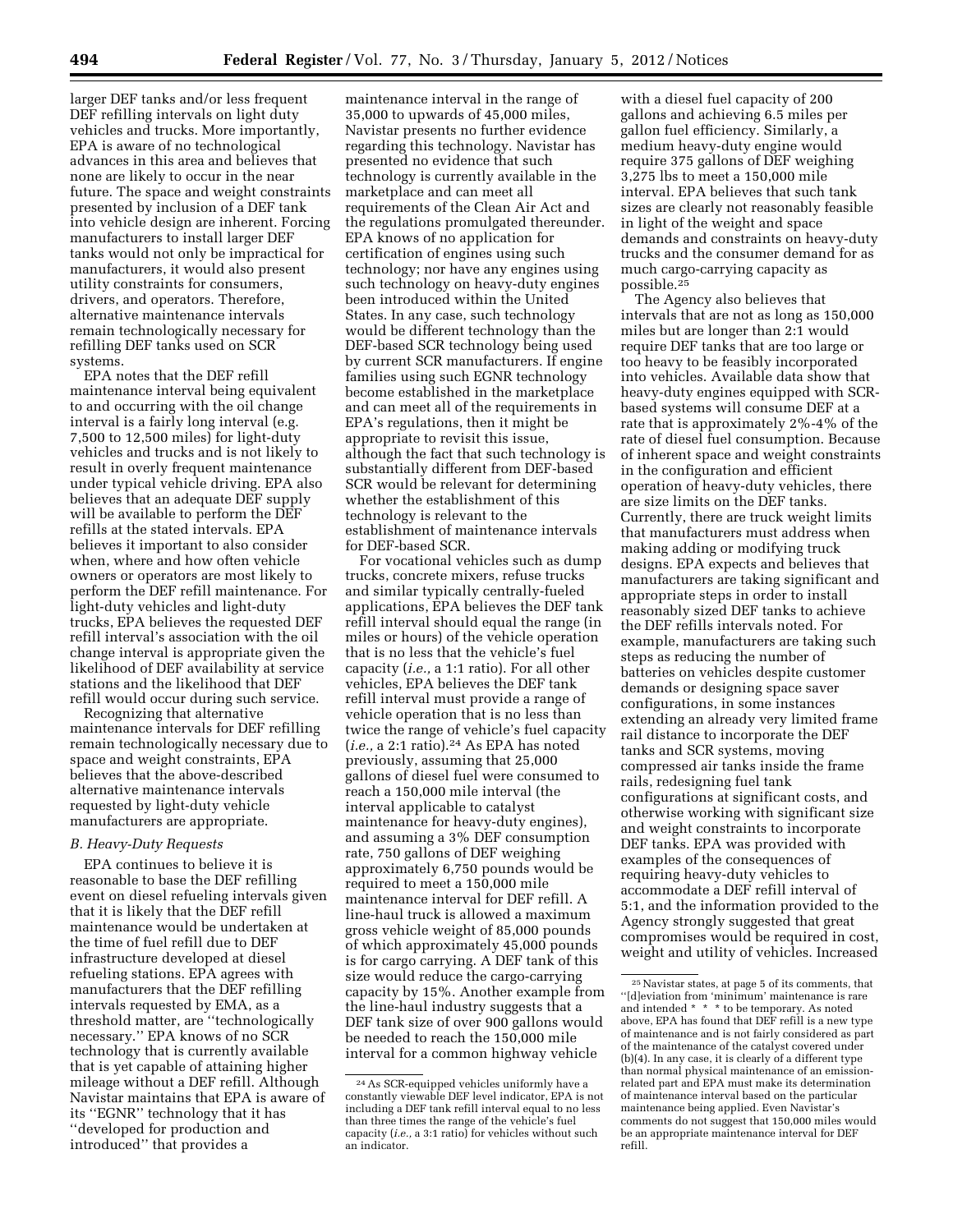tank sizes and weights on the magnitude of 150 to 325 lbs. would be required and in some cases diesel fuel volumes would need to be reduced. The extra weight associated with the DEF required to meet the 2:1 refill intervals represents a significant challenge to manufacturers seeking to meet both weight and size requirements for their vehicle designs. In addition, requiring a longer DEF refill interval may result in increased greenhouse gases and decreased fuel economy. EPA believes that in light of the existing tight space constraints and the overall desire to maximize cargocarrying capacity to minimize emissions and meet consumer operational demands, and the built-in DEF tank size buffer to ensure DEF refills, that the proposed DEF tank sizes are technologically necessary and are also reasonable and appropriate. EPA believes that requiring tank sizes above these ratios will cause increases in space constraints and weight that would not be appropriate for these vehicles. Similarly, EMA notes that under its request, manufacturers would employ the 1:1 refilling ratio for only a small number of vocational applications and those vehicle applications have very limited vehicle space available to house surplus DEF. Such applications (e.g., a garbage truck, concrete mixer, beverage truck, or airport refueler) will also be refueled daily at central locations. At approximately 0.134 ft3 per gallon, any extra DEF would displace significant space available to vehicle components and subsystems on both the vocational trucks at the 1:1 refill interval as well as the 2:1 vehicles.

In its comments, Navistar suggests that a longer DEF refill maintenance interval in the range of 35,000 to 45,000 miles should be approved. As noted above, one of Navistar's justifications for this longer interval is the claim that other technology is available that would need a maintenance interval no shorter than this. However, as discussed, EPA has no evidence that such technology is actually available at this time, nor does EPA believe that the availability of this other technology would necessarily impact the maintenance interval needed for DEF-based SCR.

Navistar also argues that engine manufacturers using SCR should have made efforts to increase DEF-refill intervals since 2009 and that it is ''certainly feasible'' for SCR systems to meet such a range. Although Navistar maintains that SCR engine makers can easily quadruple the refill interval with little or no effort, Navistar suggests one way to reach this interval is to double DEF tank size, and Navistar makes no effort to present evidence depicting

where such enlarged DEF tanks can reasonably be located or the effects on such tanks on operational efficiency. In addition, in determining the minimum maintenance interval for DEF, Navistar suggests that manufacturers can double maintenance intervals by lowering engine-out emissions, which would reduce the DEF dosing frequency and in turn extend the refill interval for a fixed DEF tank size. The Agency reviewed the potential for engine manufacturers to lower engine-out NOx through incylinder control techniques such as injection timing retard and exhaust gas recirculation (EGR). It is clear that lowering engine-out NOx will directly lower the quantity of DEF that is needed to meet the NOx standard and hence conceptually might extend the DEF refill interval. However, as documented in the EPA rulemaking that set a Nonconformance Penalty (NCP) for the 2004 NOx standards, for the relevant range of NOx control (around 2 g/bhphr NOx engine out) and these specific in-cylinder NOx control technologies, each one gram of NOx reduction is expected to result in a 5 percent increase in fuel consumption.26 It can also be estimated that the DEF consumption rate is approximately one percent of fuel consumption per one gram of NOx reduction. Since the increase in fuel consumption to reduce NOx by one gram is approximately five times higher than the increase in DEF consumption to treat that same one gram of NOx, it is clear that reducing engine-out NOx in order to extend the DEF refill interval would require an increase in the fuel tank size five times that of the volume savings in the DEF tank size in order to keep the same refueling interval. In other words, reducing engine-out NOx in order to extend the DEF refill interval while keeping the same diesel refueling interval would cause the fuel tank to grow larger necessitating a reduction in the DEF tank volume at a ratio of 5:1. Since that increased fuel tank size would then necessitate a smaller DEF tank, the resulting service interval would be shortened not lengthened.

It could be argued that there's no need to increase fuel tank size in response to higher fuel consumption rates because operators can simply refuel at greater frequencies. To this point, it is important to note that the effective operating range of a vehicle on a single tank of fuel is a key design parameter that determines the mission capability

of a vehicle. For example, refuse trucks are designed with appropriate fuel capacity to operate over residential and commercial customer routes and have enough reserve driving range to then allow delivery of payload to a landfill often in remote locations. If a manufacturer maintained fuel tank size and increased the frequency at which the trucks must refuel, these trucks may not be able to accomplish their intended mission without making additional stops for fuel. Fueling stations may not be directly located along the remote route to some landfills, necessitating unplanned trip deviations. At the very least, these trucks would be impaired in the ability to accomplish their mission. Similarly, line-haul trucks are designed with necessary fuel capacity to deliver freight over significant interstate distances while minimizing the need for refueling stops. Increasing the frequency at which the trucks must refuel compromises the ability to accomplish their mission. Increasing the frequency of refueling stops poses a serious negative consequence to the end user of these trucks given their use in commercial applications where the time to accomplish a mission is business critical. EPA does not believe its allowable maintenance provisions are intended to drive this type of impact.

Navistar also suggests that SCR engine makers are legally required to make efforts to improve the time between maintenance for their SCR systems. However, the regulations do not require this, and EPA must review the technological necessity of maintenance intervals based on the existing factual circumstances. Current circumstances do not indicate that a larger maintenance interval is appropriate. While EPA's statement made in the 2009 notice indicates that EPA will continue to monitor the evolution of SCR systems along with urea infrastructure to determine whether the frequency of DEF refills can be adjusted, this does not imply that adjustment is necessary or appropriate, or in which direction such adjustment would go. In addition, regarding Navistar's reference to a 1980 EPA rulemaking regarding EPA's consideration of the longest interval that any manufacturer recommends, while EPA does look at such information, that interval does not necessarily become the interval determined under (b)(7). In some instances EPA may set an even more frequent interval and in others the Agency may set a less frequent interval; EPA's determination of what is a feasible interval for an engine family or an industry is based on a number of

<sup>26</sup> ''Final Technical Support Document: Nonconformance Penalties for 2004 Highway Heavy Duty Diesel Engines'', EPA420–R–02–021, August 2002.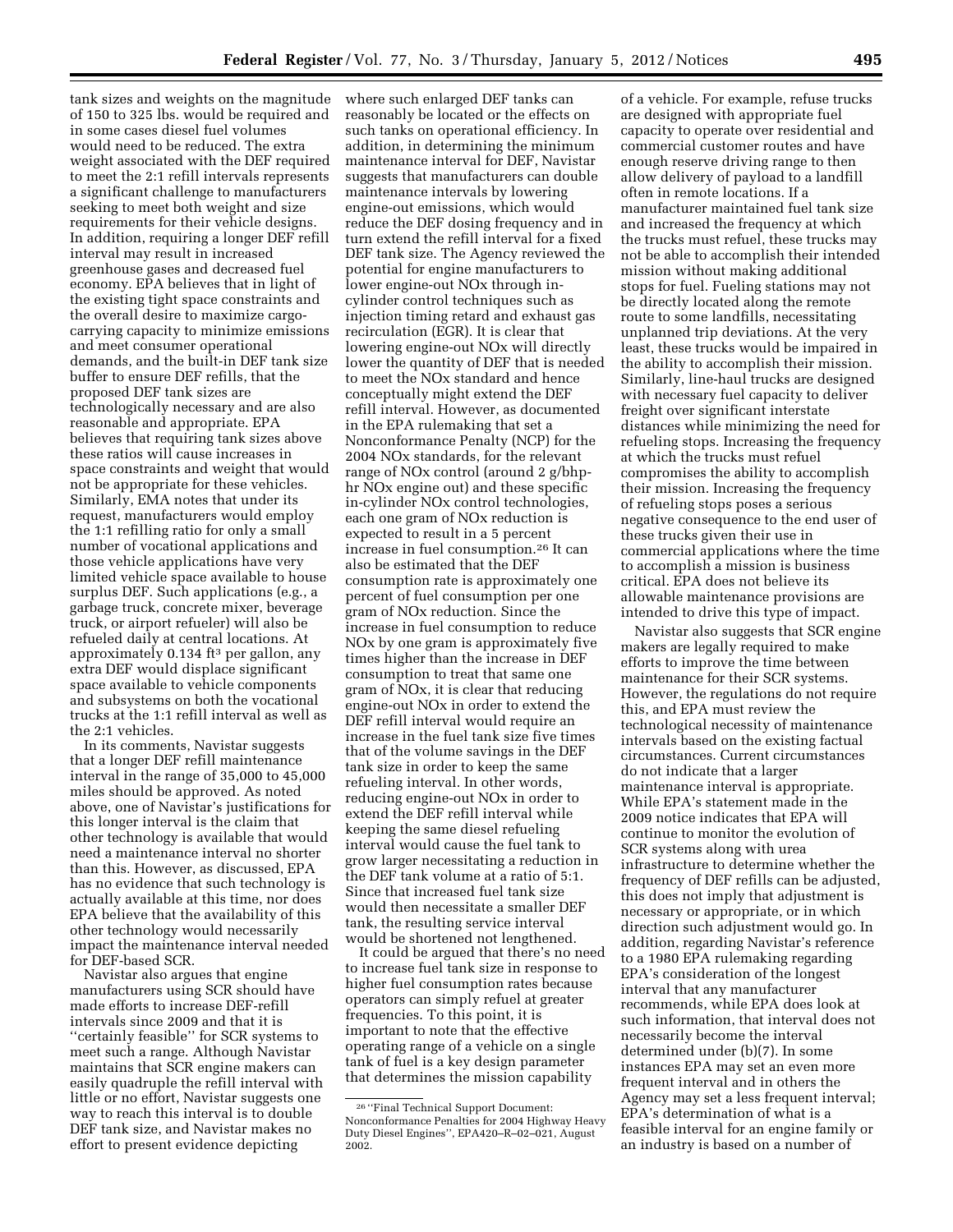factors including manufacturer(s) recommended intervals, any physical or technological constraints, burdens that may be placed on the operator and what are reasonable expectations of durability from an operator's perspective, among other factors.

After reviewing this data and information, EPA believes that longer refill intervals than those noted above would require larger and heavier DEF tanks, and the design and engineering work performed by manufacturers thus far indicate that the recommended DEF refill intervals noted above approximates the maximum feasible maintenance intervals associated with reasonable DEF tank sizes, given the substantial negative consequences of longer DEF refill interval requirements. The maintenance intervals recommended ensure that the functions and operational efficiency of such vehicles are not overly compromised. Based on this information we believe the intervals noted above are warranted.

EPA is not approving a 1:1 DEF maintenance interval across the heavyduty engine class at this time. EPA notes that manufacturers have been meeting a 2:1 ratio for DEF tank size for the past two years and the commenters have not yet provided sufficient evidence that this ratio will be infeasible in the future. Moreover, the information EPA has received to date has not shown that any change in the maintenance interval is necessary or appropriate throughout the heavy-duty engine category, rather than for particular applications, or that a refill interval as low as 1:1, rather than 1.8:1 or 1.5:1, is necessary or appropriate. EPA recognizes that the implementation of the future standards for greenhouse gases, beginning as early as the 2013 model year, may have some implications for this issue, but the SCR Engine Manufacturers have not shown that these standards, which are phased in and are not applicable in the 2012 model year, will cause the 2:1 refill interval to be infeasible across the industry, and certainly not in the 2012 model year. While EPA agrees that the warnings and inducements in place for failure to replenish DEF will restrict the ability of operators to run without DEF, and have made operation without DEF virtually unheard of, a DEF tank ratio of 1:1 will increase the likelihood that operators will need to make more frequent stops to replenish DEF, and possibly may need to stop solely to replenish DEF, which may place a greater burden on the operator in terms of the frequency of DEF refills.

EPA also notes that the regulations allow any manufacturer to petition EPA under the ''paragraph (b)(7) process'' for

a shorter maintenance interval for a particular engine family or application than that approved for the industry if the manufacturer can show that a shorter interval is the maximum feasible interval necessary for the particular engine or vehicle configuration being certified.

Navistar and the SCR Engine Manufacturers suggest, respectively, that the ''likelihood of the maintenance being performed in-use'' is the touchstone of allowable maintenance, or is the most important factor in establishing the precise maintenance interval. At the outset, EPA believes it is important to note the context of the term ''reasonable likelihood of being performed in-use'' within paragraph (b)(6)(ii). For critical emission-related maintenance (including critical emission-related maintenance under paragraph (b)(6)(i), as well as such maintenance as determined by EPA under (b)(7)), manufacturers are required to show such likelihood prior to performance of such maintenance on durability test vehicles. Manufacturers can satisfy this requirement by meeting one of the specified conditions in paragraphs  $(b)(6)(ii)$  (A) through  $(F)$ . Paragraph (b)(7) does not specify any additional showing required of the manufacturer should an alternative maintenance interval for emissionrelated critical maintenance be approved. Thus, if a manufacturer can show compliance with one of the specified conditions in (b)(6)(ii), the manufacturer has met the regulatory requirement to show a ''reasonable likelihood of [the maintenance] being performed in-use'' as required under paragraph (b)(7). As noted in the 2009 notice, SCR engine manufacturers (or vehicle manufacturers) are using a clearly displayed visible signal system approved by EPA, meeting the requirements of  $(b)(6)(ii)(\overline{C})$ . In addition, SCR engine manufacturers are going beyond the minimum requirements of (b)(6)(ii) and are designing, and are expected by EPA to design (under the adjustable parameter regulatory provisions) their systems to include inducements that will adequately trigger the operators to refill the DEF tanks by reducing vehicle performance to a point unacceptable for typical driving, which would meet the requirements of  $(b)(6)(ii)(A).<sup>27</sup> Section (b)(7) does not$ include an affirmative requirement on the petitioner to demonstrate nor on EPA to find a likelihood of maintenance being performed beyond that which is clearly and specifically prescribe at

(b)(6). Indeed, although EPA ''noted'' the likelihood of performance in its 2009 notice, EPA did so in order to provide the regulated community with a complete picture of how the allowable maintenance provisions should be read together and how they complement each other. In addition, EPA notes that the determination of what is maximally feasible under (b)(7) does not require, or in fact include, a consideration of the inducements (as described above). EPA nevertheless believes that such inducements clearly and sufficiently provide the necessary demonstration of likelihood of maintenance.

Conversely, with respect to the arguments from the SCR Engine Manufacturers, the fact that maintenance is likely to occur does not affect the determination of what is the appropriate ''technologically necessary maintenance interval." While the likelihood of maintenance and the technological necessity of regular maintenance are both required elements under (b)(7), and the desire to increase the likelihood of maintenance may inform the particular form of the maintenance interval (i.e. having DEF refill maintenance be at the same time as oil change), the two requirements are separate and distinct. The ''technologically necessary maintenance interval'' requirement is motivated by a desire to minimize the amount of emission-related maintenance, which is distinct from the need to make sure that such maintenance is likely to occur. As noted, the SCR Engine Manufacturers have not shown that the 1:1 maintenance interval is ''technologically necessary.'' Therefore, while EPA agrees that the DEF refill maintenance is likely to occur in use, the 1:1 interval does not meet the requirements of (b)(7).

### **V. Approval of New Scheduled Maintenance for SCR Systems**

### *A. Light-Duty Approval*

For the reasons set forth above, EPA finds it appropriate to approve new scheduled maintenance intervals for DEF refill equal to the scheduled oil change interval for all light-duty vehicles and light-duty trucks, medium duty vehicles and other chassis certified vehicles up to 14,000 pounds for 2011 and later model years.

### *B. Heavy-Duty Approval*

For the reasons set forth above, EPA again approves new scheduled maintenance intervals for DEF based on ratios to a given vehicle's fuel capacity for engine certified heavy-duty engines and vehicles for 2012 and later model years. Vocational heavy-duty vehicles

<sup>27</sup>*See* EPA's draft guidance at 76 FR 32886 (June 7, 2011).